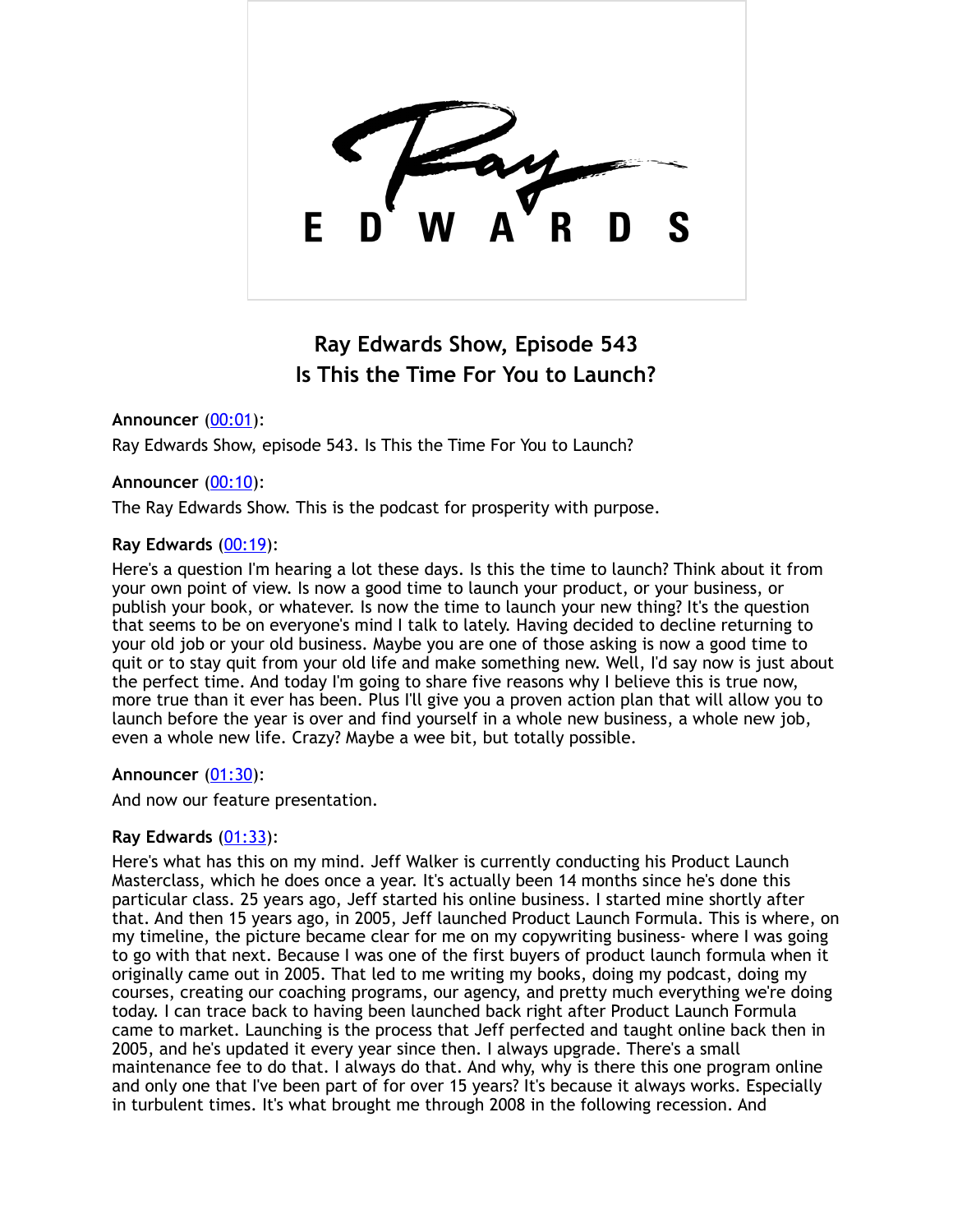especially for those who do or who want to run their own business, their own practice, set up your own charity, if you want to do that, do your own coaching or whatever it is you want to do. If you want to run it, if you want to create it and launch it, this is the way to do it. And for copywriters, where there are launches, there is copy to be written. And that's what informed me- let me know- there's always going to be a market for writing good copy, since everything is copy. I saw way back then that this need for good copywriters goes beyond the sales page copy or the video sales pages and emails. It goes on to things like content writing, writing scripts for videos, for webinars, digital course curriculum, workbooks. Everything is copy. And so everything is really part of your launch. You're always launching. If you think about it correctly, every piece of content you put out leads to the next piece of content you will put out. And maybe you're serving in a very specific niche market right now. Mavbe you are, maybe you want to, you want to help homeschoolers for instance, or you want to help show people how to do their DIY projects better, or you're into FPV drones or dog training or art, decorating, Bible study. Virtually anything you can imagine, there's a need for copywriting. There's a need for web design and coding. There's a need for project management. There's so many different markets to serve and so many different ways to serve them. And if you want to teach online, especially, now is the right time because the world has never been more aware, right, of learning online of purchasing online. In fact, this leads me to my five reasons for whatever your new thing is, whether you're starting a new business or you want to launch a new product, or you want to launch new coaching program or community or something, here are five reasons to do it now. Five really good, solid reasons you want to do this now. There's never been a better time.

## [\(05:07](https://www.temi.com/editor/t/ng6A8zwdbSUou9aeddFpCaiuevj9f8KThPOGARsUH7vDsPU529JWgMV8DCtpQbDS5Qky90zywvT4bi80_sXaOk9RHJg?loadFrom=DocumentDeeplink&ts=307.6)):

Reason number one, the world has shifted to online. Online, you name it. The world has shifted to online working, the world has shifted to online learning. As people start searching for a new career or a new way to make a living, they go online and they realized now after the last two years of being forced online, because it couldn't go anywhere else that there's a world of things to learn, people to connect with and things to do online. Online selling. More people than ever are now selling their products and services online, and that's not going to stop. Don't think it's been saturated because it has not been anywhere near saturated. This is the future of commerce, of banking, of teaching. So reason number one, the world has shifted to online. People are used to buying things online now. It's easier to sell stuff online because now everybody has bought things online because they had to. The world has shifted in your favor to online.

## $(06:07)$  $(06:07)$ :

Number two reason why the time to launch is now- the technology has never been easier. Back when I started doing this stuff, I had to code my own website. I had to code my own shopping cart, had to code my own merchant account connection to my bank. There was a lot of tech stuff that had to be ironed out, and I loved it. I was kind of a nerd that way, so it was good with me. But now there's funnel building software like Click Funnels and there's others. There's Kajabi, which we use. We use Click Funnels also. There's, there's all these tools that make building funnels, and shopping carts, and payments, and banking, and contracts, and managing your workers, and it's all so easy now. It's all push button easy. You don't have to be a technical anything to use these services and get your business going. The technology has never been easier.

## [\(07:00](https://www.temi.com/editor/t/ng6A8zwdbSUou9aeddFpCaiuevj9f8KThPOGARsUH7vDsPU529JWgMV8DCtpQbDS5Qky90zywvT4bi80_sXaOk9RHJg?loadFrom=DocumentDeeplink&ts=420.78)):

Number three reason why now is the time to launch- You don't need a following or a list. You don't. Now eventually you do. You need like some people who know who you are online, so they know where to come find you and buy things from you. And we'll get into that in a little bit, but well, let's get into it right now. If you've read Kevin Kelly's article called 1000 True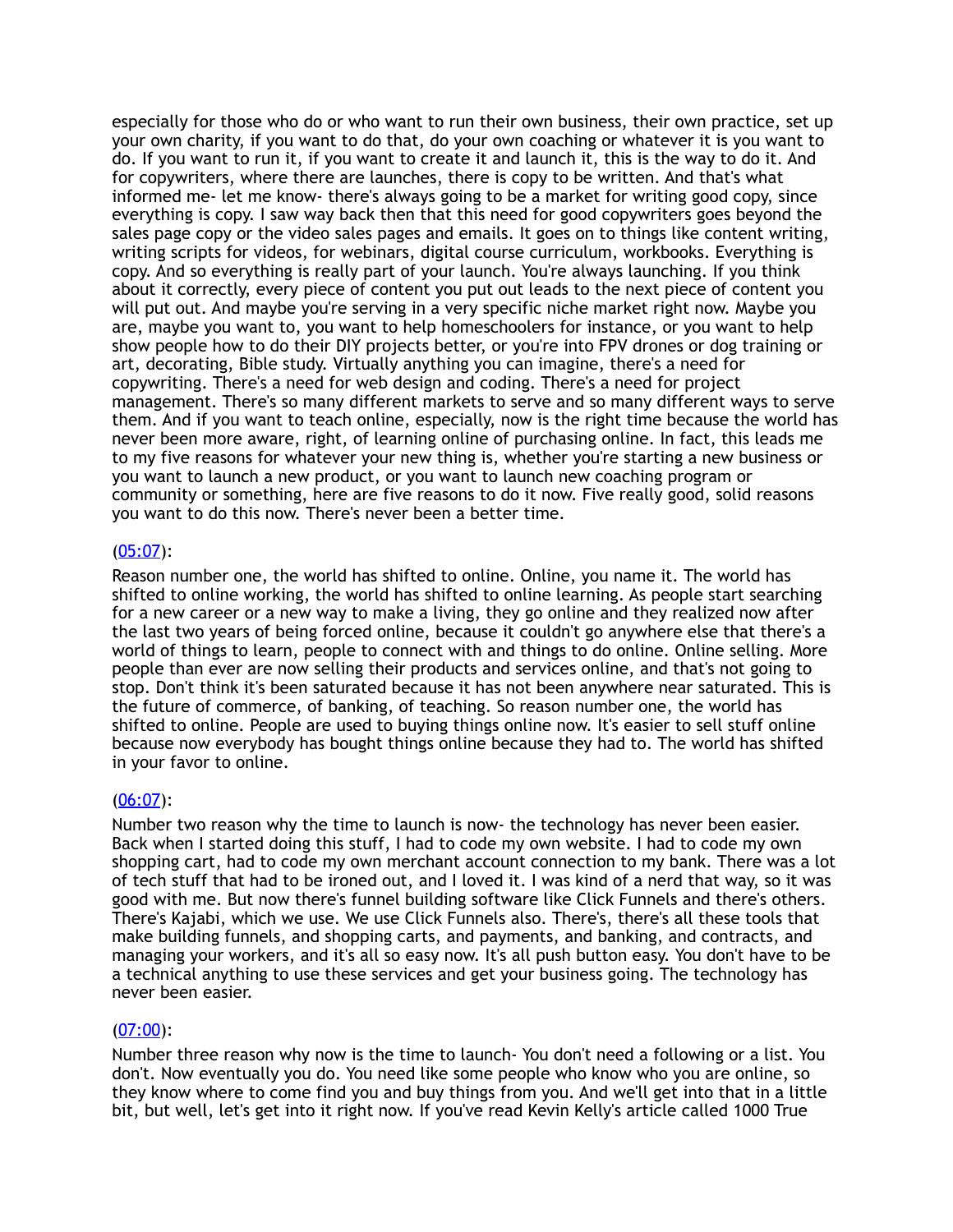Fans, then you know, that's all you need to make at least a hundred thousand dollars a year. Doing what you might say. Well, let's say you're a musician and you don't have a big band. You don't have a big record company behind you. Maybe it's just you and your guitar and you sing songs and maybe put out five or 10 songs at a time. You maybe call that an album or you're, you're dropping your project on online. If you can build up a thousand true fans, these are fans who'd be willing to spend at least every year, a hundred dollars with you to buy everything you make that year. So maybe you put out two or three musical collections as a singer/songwriter with a guitar. Or maybe it's three or four pieces of art to those who love your art and want to buy a copy or print of everything you create. Just can you sell them a hundred dollars worth of stuff a year? A hundred dollars worth of stuff a year? If you can, and you can do that with a thousand true fans, that's a hundred thousand dollars, but I've got even better news for you than that. You can make crazy good money with a thousand true fans. If you charge them more. What if they spend a thousand dollars with you a year? Now you might think that's a lot of money, and it is a substantial sum, but it's less than a hundred dollars a month. And if you offer anything that helps improve their life, helps make them money, save them money, manage their time better, get more time back, have a better relationship, be in better health, lose weight, helps their kids, takes care of their pets. I mean, there are people who spend more than a hundred dollars a month on toys for their pets that come in a box every month. How do I know? It's called BarkBox. It's shipped to our house every month. Check it out. barkbox.com. So a hundred dollars a month, that would actually be \$1,200 a year times a thousand true fans would be \$1.2 million. Now I'm not saying you're going to go make a million dollars, because you're probably not. But what if you made half that much? Well, if you made a third that much, what if you only made a couple hundred thousand? What do you made a quarter of a million or half that? What if you made 120, which I know is not exactly half that, but it comes out to \$10,000 a month. For most people that's life-changing money. You don't need a following to do that, you just need a thousand true fans, or maybe just a hundred to get started. You probably know a hundred people. I'm not going to go into list building here, but it's pretty easy to build up that first group of folks, you make your first sales to. And within a year or so have your thousand true fans or your 500 true fans or however many it takes for you to hit the income goal you have to replace your job and puts you in a place of comfort and ease where you can live the life you want to live. And that's, what's really important. Then the number's not that important to you. A million dollars may seem like it's way too much money. You don't even know what you do that much money. To other people. A million dollars is just getting started with what they need to get their whole operation geared up and going every month. The only number that's important to you is the one that's important to you. Like what would it take for you to have more than enough? For most people in the US according to a recent survey, it's about \$75,000. Maybe it's more for you, maybe it's, let's say it's twice that much 150. So \$150,000 might be a good target. It wouldn't be that hard to do if you could find your thousand true fans, or your 500 true fans, or even 100 true fans, who were really truly fans. And the best part about not needing a following or list to get started is it's easy to create a following or a list once you know how to do it. And it doesn't involve you doing anything that makes you feel squeamish or gross. It's just getting to know people. And you can get paid to build your list. Truly you can, you get paid to build your list. How can you do that? I'll come back to that in just a moment or two, let's move on to number four.

## [\(11:23](https://www.temi.com/editor/t/ng6A8zwdbSUou9aeddFpCaiuevj9f8KThPOGARsUH7vDsPU529JWgMV8DCtpQbDS5Qky90zywvT4bi80_sXaOk9RHJg?loadFrom=DocumentDeeplink&ts=683.011)):

The number four reason why the time to launch is now. There are plenty of case studies available to model. In other words, the fourth reason why now is the time to launch is there's plenty of people. Who've done it already, probably doing the kind of thing you want to do. So you can look at what they did and model their approach. I don't mean rip them off or copy them, but I mean, model them. Take a look at what they're offering, how much they're offering it for, who their customers are, what are the things they're offering that you think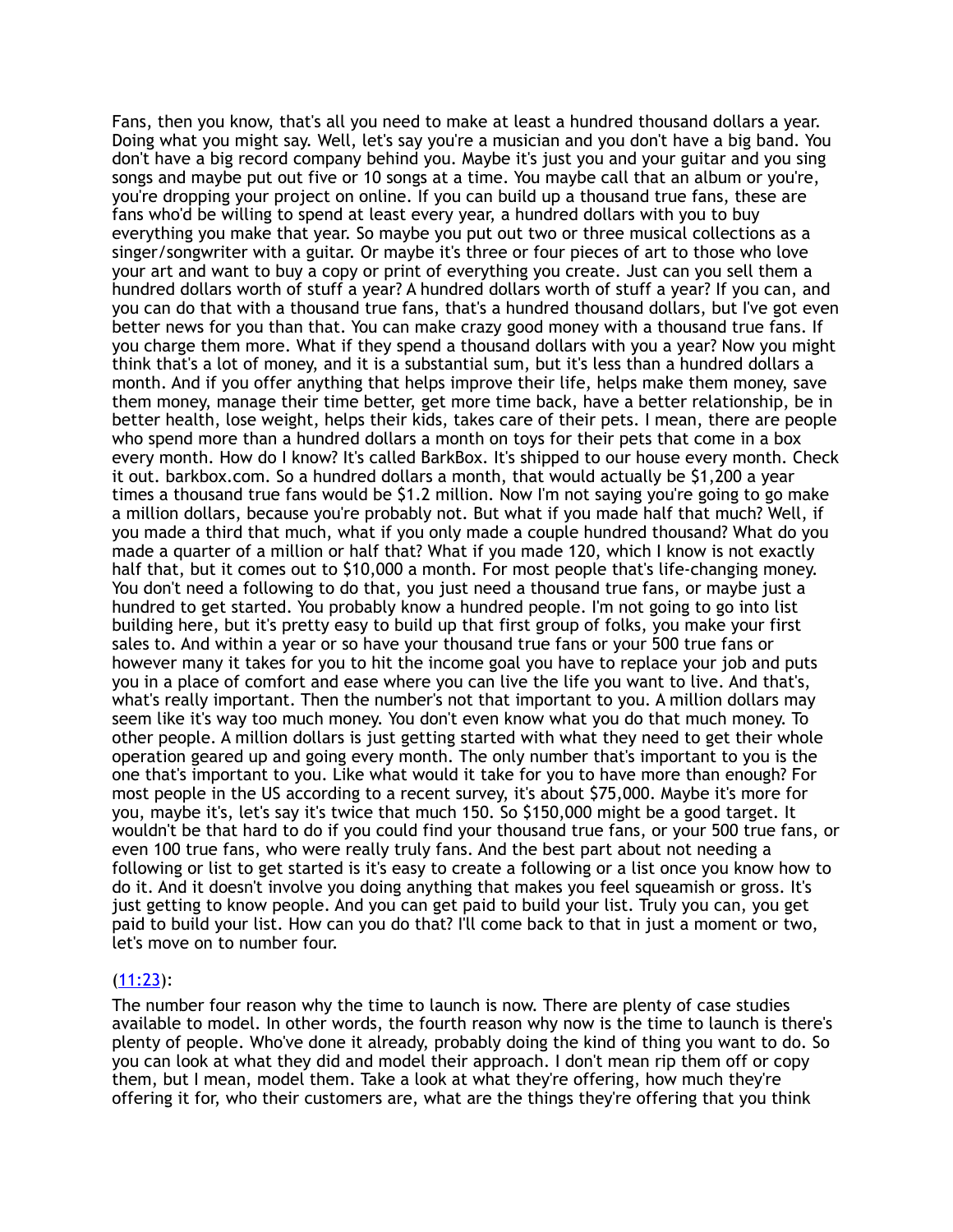are going to be helpful to your people you're going to help. Like, who's the ideal person for you to help is a place to start. Who are the kind of people you'd like to be your customers? And that's a different sort of question you don't hear people ask enough, I think, instead of how am I going to find my customers? Why not think about who do I want my customers to be? The kind of people I would like to hang out with the kind of people I would enjoy being around. The kind of people who made me glad to be alive. That's who you want your customers to be. And what if they're not customers, what if their friends, what if they're investors, or owners or guests? What if we remove the transactional nature of our relationship from it for a moment and think about what kind of relationship do I want to have with the people who actually also pay me for the work I do? I'd like them to be friends. I'd like them to be kindred spirits, fellow travelers, along a similar path. That's who my people are and yours can be too. And I learned that by modeling other people like Jeff Walker, and like Tony Robbins, and like Jack Canfield, like Michael Hyatt. So many others- Stu McLaren, Amy Porterfield, Pat Flynn, Cliff Ravenscraft, Michael Stelzner, Leslie Samuel, Mark Mason. These are my friends. And I think about how they built their businesses. And I see that I want to have a business that's similar to that, where I get to hang out with people I like every day. I get to help people I like every day. The people that who pay me, my what most people call customers or buyers. They're actually friends, part of my tribe, by which I mean, family. That's a much better way to make a living, I think, than the way most of us were brought up to do it. And there's plenty of people. You can model their approach and say, well, I want to have a business like that. There's this part of Cliff Ravenscraft's business that I like a lot. There's this part of Michael Hyatt's business that I love. I want to model that. So there's plenty of examples to work from. That's the reason number four, the time to launch is now.

## $(13:50)$  $(13:50)$ :

And the fifth reason, and there's more than five, I just picked five to keep this at a reasonable length. It's never been easier to get help support and community as you work on this project of building your own life, the way you want it to be, in your own business, to support it in the way you want to be supported. And finding help and community is a big part of succeeding. But now it's so easy to do. If you happen to be a copywriter and you want to learn more about writing copy for a living and how to be a good freelancer and how to do good work for clients, you can join our free copywriting community on Facebook to Ray Edwards, copywriting community. Just look for it on Facebook. We'll put a link in the show notes as well to our copywriting community. What's what's there? It's free, by the way, there's no money required to enroll. You don't have to put in a credit card or anything. You just go there and start learning and start being supported by this community of copywriters we have all around the globe who part of that active, vital community on Facebook. So now definitely is the time to launch. It's the right time in world history, I believe. I don't think there's ever been a time in history when the doors were open to so many people down so many different rows to create the kind of business and life that you love. So you love waking up every day. You don't say I have to do these things. You say, I get to do these things. And nobody had to coach you to say that you just that's how you feel. So if that appeals to you, if you want to have that kind of life, you can starting right away. Don't put it off. Don't do it someday. Do it now. Now's the time. Here's a few suggestions. Right now, today and tomorrow- today being the day this podcast is released on Monday, November 8th, you can still catch the last part of Jeff Walker's free training on product launch procedures and processes. It's still available. He did three live classes over the weekend. They're, they're downloadable as replays. You can go check them out right now by going to the Product Launch Masterclass link. We'll put it in the show notes. If you want to write it down. It's RayEdwards.com/JWPLF. JWPLF. Now keep something in mind, I'm a compensated affiliate for Jeff's products. So if you buy anything from him at all, I will be compensated. That being said, I would never recommend something I don't use in my own business. I paid cash for product launch formula back when it first came out, I've paid cash for every upgrade since then. I don't get it for free. I'm not going to get rich from getting